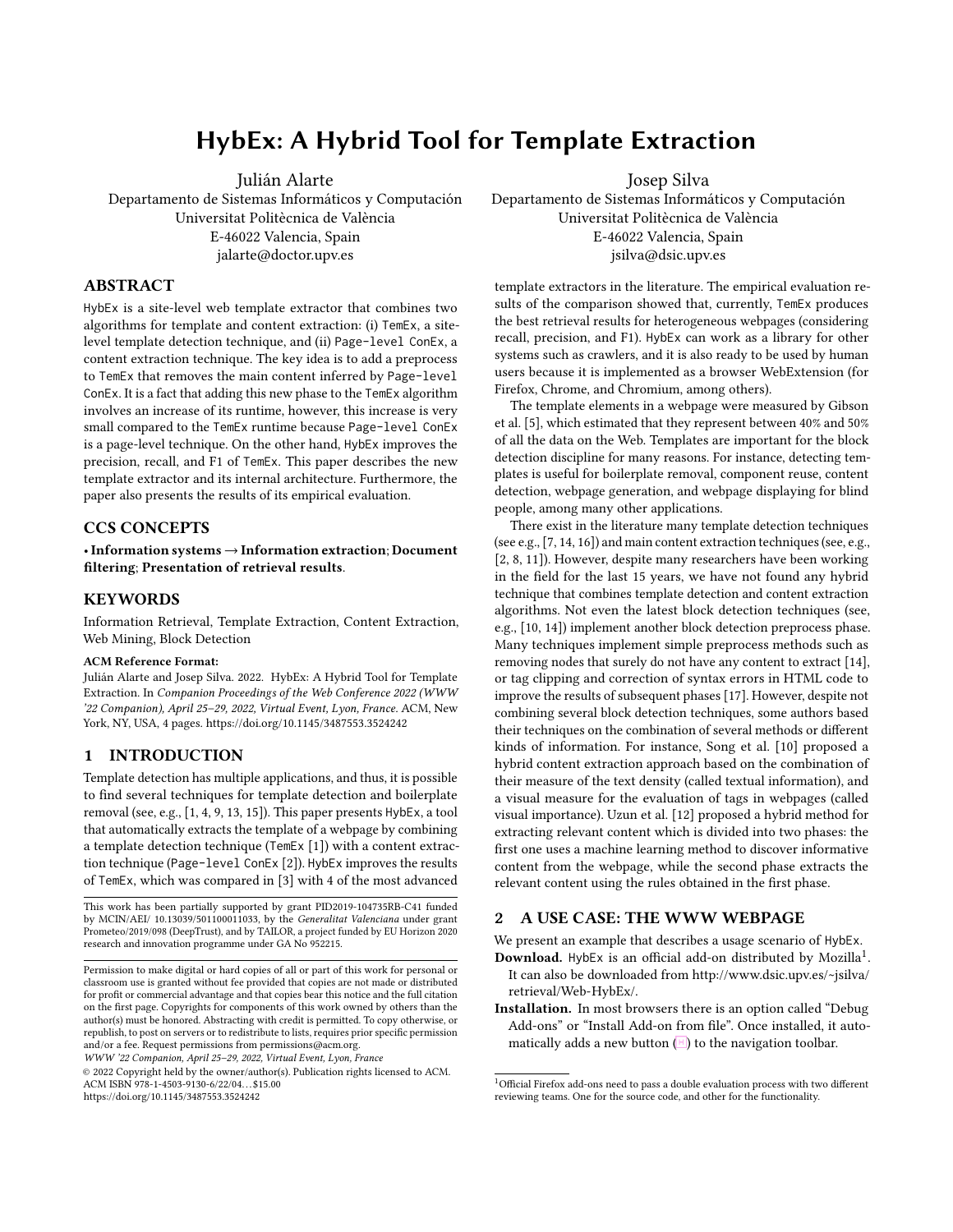WWW '22 Companion, April 25–29, 2022, Virtual Event, Lyon, France Julián Alarte and Josep Silva

Use. Browse a webpage normally, and press the add-on button. Then, the template is automatically extracted and displayed.

Example 2.1. Consider the 'About - ACM SIGWEB' webpage in Figure [1\(a\)](#page-1-0) taken from the WWW 2022 website. Its template is shared with all webpages of the WWW 2022 website. By clicking on the addon button  $\Box$ ), HybEx automatically detects and extracts the template, which is shown in Figure [1\(b\).](#page-1-1)

<span id="page-1-0"></span>

| $\bigcirc$ ACM SQVEE - TheWelcox $z \times +$                                                                                                   |                                                                                   |                                                                                                                                                                                                                                                                                                                                                                                                                                                                                                                                                                                                                                                                       |                                                             |       | $\circ$                          |  |  |  |
|-------------------------------------------------------------------------------------------------------------------------------------------------|-----------------------------------------------------------------------------------|-----------------------------------------------------------------------------------------------------------------------------------------------------------------------------------------------------------------------------------------------------------------------------------------------------------------------------------------------------------------------------------------------------------------------------------------------------------------------------------------------------------------------------------------------------------------------------------------------------------------------------------------------------------------------|-------------------------------------------------------------|-------|----------------------------------|--|--|--|
| $\leftarrow$ $\rightarrow$ $\sigma$<br>C & Impozivew2022 thewebcontag to thrigoets                                                              |                                                                                   |                                                                                                                                                                                                                                                                                                                                                                                                                                                                                                                                                                                                                                                                       |                                                             | 8 网分  | $\circ$ $\star$ $\blacksquare$ = |  |  |  |
|                                                                                                                                                 |                                                                                   | THE WEB                                                                                                                                                                                                                                                                                                                                                                                                                                                                                                                                                                                                                                                               |                                                             |       |                                  |  |  |  |
|                                                                                                                                                 |                                                                                   |                                                                                                                                                                                                                                                                                                                                                                                                                                                                                                                                                                                                                                                                       | <b>GRAND MONTHS</b>                                         |       |                                  |  |  |  |
|                                                                                                                                                 | TheWebConf 2022<br>Online, hathad by Lyan, France<br>25 - 29 April 2022           | $[{\tt A} {\tt x}{\tt B} {\tt a}{\tt v} - [{\tt A} {\tt T} {\tt a}{\tt v}{\tt d}{\tt e}{\tt s}{\tt v} - [{\tt B} {\tt p}{\tt o}{\tt v}{\tt a}{\tt v} - [{\tt B} {\tt p}{\tt o}{\tt v}{\tt d} - [{\tt B} {\tt b}{\tt v}{\tt d} - [{\tt B} {\tt b}{\tt v}{\tt d}]]$                                                                                                                                                                                                                                                                                                                                                                                                     |                                                             |       |                                  |  |  |  |
|                                                                                                                                                 |                                                                                   |                                                                                                                                                                                                                                                                                                                                                                                                                                                                                                                                                                                                                                                                       |                                                             |       |                                  |  |  |  |
|                                                                                                                                                 |                                                                                   | sig web                                                                                                                                                                                                                                                                                                                                                                                                                                                                                                                                                                                                                                                               |                                                             |       |                                  |  |  |  |
|                                                                                                                                                 |                                                                                   | <b>ACM</b><br>In 2022, Lion's edition of The Web Conference will be the first edition in the conference series to be organized under ACM.                                                                                                                                                                                                                                                                                                                                                                                                                                                                                                                             |                                                             |       |                                  |  |  |  |
|                                                                                                                                                 |                                                                                   | Crasted in 1947, the Association for Computing Machinery (ACM) was he first association to be created on the theme of computing.<br>Today. It is the world's largest educational and adentific computing abdety. It brings tagether computing educators, researcher and<br>professionals with nearly 100.000 members throughout the world ( annd half of it residing cutside of the USA). It aims at delivering<br>resources that advance computing as a science and a profession. ACM provides the computing field's premier Digital Ubrary and serves its<br>members and the computing profession with leading edge publications, conferences, and career resources |                                                             |       |                                  |  |  |  |
|                                                                                                                                                 | and innevation throughout the world.                                              | As a leading plotal source for spentific information, ACM helps develop policy statements, white paper and promotes computing requests<br>ACM also highlights monitous through prestigious awards such as, the most famous of them, the A.M Turing Award for contributions                                                                                                                                                                                                                                                                                                                                                                                            |                                                             |       |                                  |  |  |  |
|                                                                                                                                                 | effacting and major technical impertance to the computing field.<br><b>SIGWEB</b> |                                                                                                                                                                                                                                                                                                                                                                                                                                                                                                                                                                                                                                                                       |                                                             |       |                                  |  |  |  |
|                                                                                                                                                 |                                                                                   | The ACM Special leterest Group on Hypertext and the Web (SIGWEB) is one of ACM's 30 Special Internet Groups. Crusted in 1989.<br>it was previously known as SINSUNK. It changed name in november 1998 to become SIOWER.                                                                                                                                                                                                                                                                                                                                                                                                                                               |                                                             |       |                                  |  |  |  |
|                                                                                                                                                 |                                                                                   | The ACM Special Interest Group on Hypertext and the Web is a community of ocholars, researchers, and professionals who study and use<br>the concepts and technologies of linked information that were originally conceived as hypertext and are most famously realized on the                                                                                                                                                                                                                                                                                                                                                                                         |                                                             |       |                                  |  |  |  |
|                                                                                                                                                 |                                                                                   | (a) WWW 2022 webpage                                                                                                                                                                                                                                                                                                                                                                                                                                                                                                                                                                                                                                                  |                                                             |       |                                  |  |  |  |
| $\sqrt{2}$ ACM SQNEE - Therefore $\mathbb{R} \times \mathbb{R}$<br>$\rightarrow$ $\sigma$<br>C & Impozitovni2022 the celebrating to this posity |                                                                                   |                                                                                                                                                                                                                                                                                                                                                                                                                                                                                                                                                                                                                                                                       |                                                             | 8 网 介 | $\sigma$<br>$0 \times 2$         |  |  |  |
|                                                                                                                                                 |                                                                                   | THE WEB                                                                                                                                                                                                                                                                                                                                                                                                                                                                                                                                                                                                                                                               |                                                             |       |                                  |  |  |  |
|                                                                                                                                                 | TheWebConf 2022<br>Online, hathad by Lyan, France<br>25 - 29 April 2022           | $[{\tt A}x{\tt b}aa+{\tt ]}M{\tt Is}{\tt c}da{\tt e}+{\tt ]}\mathsf{P}\mathtt{ra}{\tt c}a{\tt e}{\tt d}{\tt e}y{\tt c}+{\tt ]}\mathtt{S}{\tt g}{\tt c}{\tt r}{\tt c}{\tt c}+{\tt ]}\mathtt{A}{\tt b}{\tt c}{\tt c}+{\tt ]}$                                                                                                                                                                                                                                                                                                                                                                                                                                           | <b>GRAND MOUNTAIN</b>                                       |       |                                  |  |  |  |
|                                                                                                                                                 |                                                                                   |                                                                                                                                                                                                                                                                                                                                                                                                                                                                                                                                                                                                                                                                       |                                                             |       |                                  |  |  |  |
|                                                                                                                                                 |                                                                                   |                                                                                                                                                                                                                                                                                                                                                                                                                                                                                                                                                                                                                                                                       |                                                             |       |                                  |  |  |  |
|                                                                                                                                                 |                                                                                   |                                                                                                                                                                                                                                                                                                                                                                                                                                                                                                                                                                                                                                                                       |                                                             |       |                                  |  |  |  |
|                                                                                                                                                 |                                                                                   | $0 \times 0.0$                                                                                                                                                                                                                                                                                                                                                                                                                                                                                                                                                                                                                                                        | $\ddot{\tau}$<br>Copyright: Université de Lyon              |       |                                  |  |  |  |
|                                                                                                                                                 | THE WEB 5                                                                         |                                                                                                                                                                                                                                                                                                                                                                                                                                                                                                                                                                                                                                                                       | <b>Printing policy</b><br>Code of conduct<br>Legal mercions |       |                                  |  |  |  |
|                                                                                                                                                 |                                                                                   |                                                                                                                                                                                                                                                                                                                                                                                                                                                                                                                                                                                                                                                                       |                                                             |       |                                  |  |  |  |

(b) WWW 2022 webpage's template

#### <span id="page-1-1"></span>Figure 1: Template extraction from the WWW 2022 webpage

The extracted template can include any kind of template elements, such as images, HTML/CSS styles, containers, menus, etc. This provides considerable benefits to web programmers and designers, because they can reuse the template by simply copying the HTML and CSS codes. It should be noted in Figure  $1(b)$  that the height of the text container is lower than in Figure [1\(a\).](#page-1-0) This is due to the absence of text in that container. The technique has detected the container but, since it has deleted its text, the height of the container is significantly lower. If the add-on button  $(H)$  is pressed again, the browser toggles between the extracted template and the original webpage.

## 3 TOOL ARCHITECTURE

#### 3.1 The hybrid template extractor

HybEx works at the level of DOM. Due to the DOM tree properties, the template of a webpage can be identified with one or several DOM nodes. HybEx consists of a six-step approach (see Figure [2\)](#page-2-5):

- (1) First, the HTML of the initial page is transformed into its corresponding DOM tree.
- (2) Second, Page-level ConEx selects some of the DOM tree's nodes and computes several weights (see [\[2\]](#page-2-2) for details) standardizing the obtained values. Then, it considers each node as a point in  $\mathbb{R}^{\bar{4}}$ . These points are explored by an algorithm that computes their centroid. Once the centroid is computed, an algorithm builds the set of candidate nodes which includes the DOM nodes (points in  $\mathbb{R}^4$ ) located farther to the centroid. Finally, the algorithm selects the DOM node or nodes that correspond to the main content.
- (3) The hyperlink analysis algorithm selects a set of webpages from the same website of the initial page.
- (4) A set of webpages that form a complete subdigraph is extracted by the complete subdigraph extraction algorithm.
- (5) An algorithm converts the HTML of all the webpages in the complete subdigraph into their corresponding DOM trees.
- (6) Finally, an algorithm modifies the DOM tree of the initial page removing the main content detected in step 2. Then, each webpage in the complete subdigraph is explored by an algorithm that computes a mapping between its DOM nodes and the DOM nodes of the modified initial page. When it finds that a DOM node in the modified initial page is repeated in any webpage of the complete subdigraph, it updates a counter that reflects the number of times each node is repeated in other webpages. When the number of times a node is repeated is equal to a precomputed threshold, the node belongs to the template. Finally, the tool returns the template.

It should be noted that step 1 is a part of step 5 because step 5 converts the initial page and other webpages from HTML to DOM. In addition, steps 1 and 2; and steps 3, 4, and 5, can be executed in parallel because the output of step 2 is the input of step 6.

## 3.2 Implementation as a WebExtension

<code>HybEx</code> has been implemented as a WebExtension $^2$  $^2$ , which is compatible with Mozilla Firefox and Chromium based browsers, among others. Moreover, it is officially distributed by Mozilla as a Firefox add-on.

#### 3.3 Interfaces with other systems

HybEx can be used by humans as well as by automatic systems that need to extract the template of a webpage. For instance, the later case is usual in crawlers and indexers, which often use preprocessing algorithms that identify the template. This produces several benefits to these systems (i.e., reduction of the processing time, storage saving, etc.). Depending on each case, the interface and output produced by the tool is different:

• Human users: This is the case described in Section [2.](#page-0-1) The extracted template is displayed in the browser and can be downloaded as a reusable webpage that keeps the original styles. Moreover, the template is ready to insert content into the containers. For this, the WebExtension changes the visibility property of the DOM nodes that do not belong to the template to hidden, i.e., node.style.visibility = "hidden"; (see Figure [1\(b\)\)](#page-1-1).

<span id="page-1-2"></span><sup>2</sup><https://addons.mozilla.org/es/firefox/addon/hybrid-template-extractor/>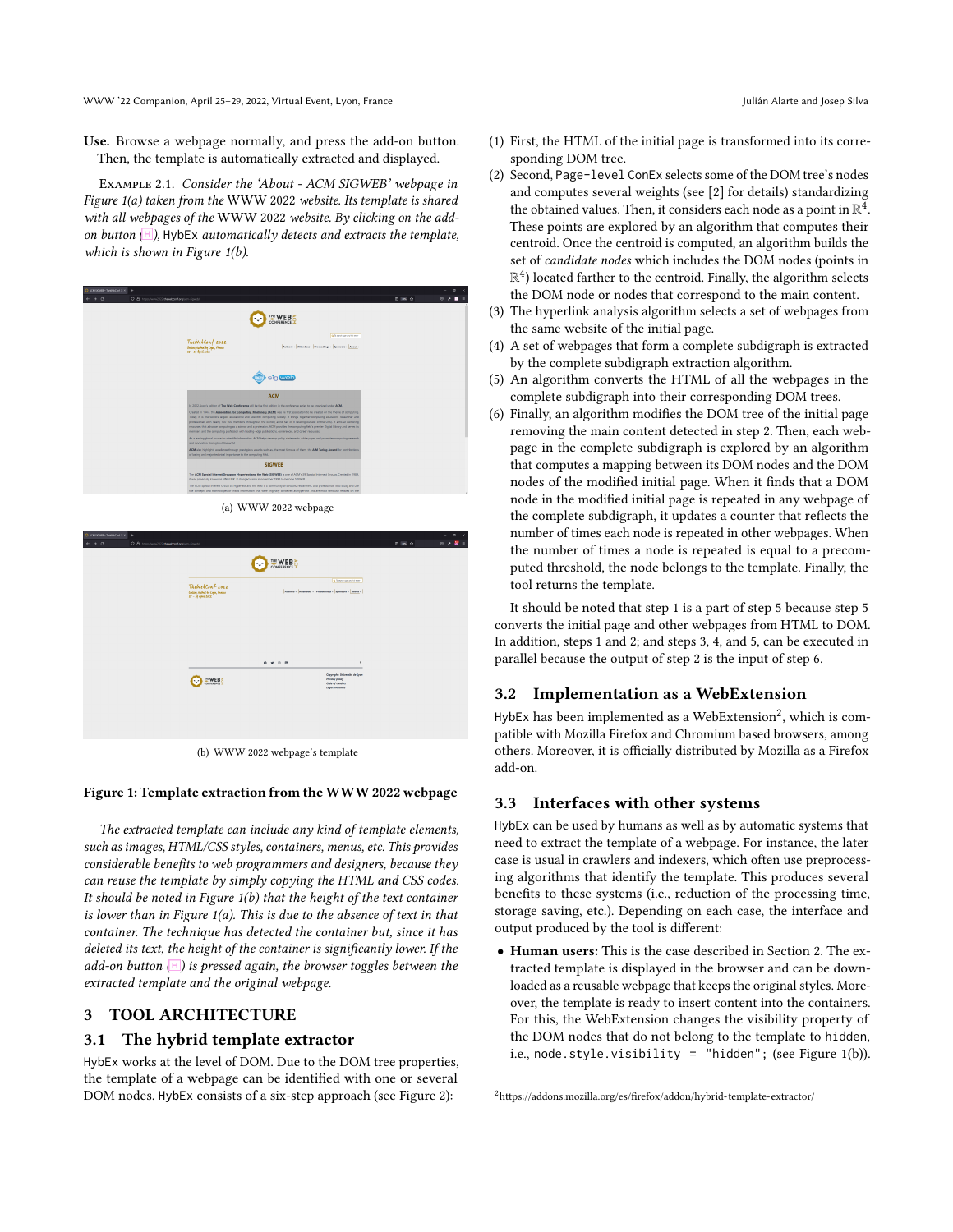<span id="page-2-5"></span>

Figure 2: **HybEx** architecture

In this way, the content can be changed and shown again by changing the node.style.visibility property.

• Non-human users: Automatic systems can use HybEx with an API to extract the main content, to identify webpage candidates, to infer the template, etc. In this case, the template is returned in several formats, including HTML. One useful output is to return the initial page in HTML format including a new HTML class for those DOM nodes detected as template nodes (node.className += "template\_node";). This enables the possibility of postanalyzing the initial page, which now includes valuable information about which DOM nodes belong to the template.

## 4 EMPIRICAL EVALUATION

We conducted a series of experiments using real and online heterogeneous webpages. This allowed us to assess the new template extractor and also to compare it with the original TemEx tool. This was done by measuring the precision, recall, and F1 values (see, e.g., [\[6\]](#page-3-12) for an explanation about these metrics); and their performance.

The experiments have been done with TeCo (Template detection and Content extraction benchmark suite). We used the 130 benchmarks of version 4.0 (accesible at: [http://www.dsic.upv.es/~jsilva/](http://www.dsic.upv.es/~jsilva/retrieval/teco/) [retrieval/teco/\)](http://www.dsic.upv.es/~jsilva/retrieval/teco/).

We divided the 130 benchmarks in a training subset of 80 benchmarks, which we used to train the tool, and an evaluation subset of 50 benchmarks (10 from each category), which we used to assess the tool. Table [1](#page-3-13) presents the obtained results. For each benchmark, the first column contains the domain name of the initial pages; column DOM nodes indicates the initial page's total number of DOM nodes; column Template shows the number of DOM nodes of the template; column Total Retrieved contains the number of DOM nodes retrieved as template by the technique; column Template Retrieved shows the number of DOM nodes retrieved correctly; column Recall contains the quotient of the number of correctly retrieved DOM nodes divided by the number of DOM nodes in the gold standard; column Precision contains the quotient of the number of correctly retrieved DOM nodes divided by the total number of retrieved DOM nodes; column F1 shows the F1 metric, which is computed as  $(2 * P * R)/(P + R)$  where P is the precision and R is

the recall; finally, column Runtime shows the technique's runtime in milliseconds.

The experiments presented in Table [1](#page-3-13) reveal a high average F1 value, close to 86%. It should be noted that for two thirds of the benchmarks, the obtained F1 value is higher than 90%. The last row in Table [1](#page-3-13) shows the results obtained with the original TemEx tool. It can be observed that HybEx improves the recall, the precision, and the F1 values obtained by the original TemEx template extractor. Regarding the runtime, as expected, the HybEx runtime is higher than the runtime of the original TemEx template extractor. This is due to the inclusion of the Page-level ConEx algorithm as a preprocess for TemEx. The overhead introduced is around 250 milliseconds, which is irrelevant in many applications (e.g., if the user is human, it is undetectable).

## 5 CONCLUSIONS

TemEx is a powerful tool that automatically extracts the template of a given webpage. It achieves good results even when its input are heterogeneous webpages and without a predefined fixed template. HybEx enhances TemEx by integrating a content extraction algorithm (Page-level ConEx) as a preprocess. Thus, in a first step Page-level ConEx removes the main content from the initial page, and then, TemEx extracts the template of the remaining data. In this way, we produce a synergy between both algorithms. Our experiments demonstrate that HybEx improves the recall, the precision, and the F1 obtained by the original TemEx tool.

#### REFERENCES

- <span id="page-2-0"></span>[1] J. Alarte, D. Insa, J. Silva, and S. Tamarit. Temex: The web template extractor. In Proceedings of the 24th International Conference on World Wide Web, WWW '15 Companion, pages 155–158, New York, NY, USA, 2015. ACM.
- <span id="page-2-2"></span>[2] J. Alarte and J. Silva. Page-level main content extraction from heterogeneous webpages. ACM Trans. Knowl. Discov. Data, 15(6), jun 2021.
- <span id="page-2-3"></span>[3] J. Alarte, J. Silva, and S. Tamarit. What web template extractor should i use? a benchmarking and comparison for five template extractors. ACM Trans. Web, 13(2), Mar. 2019.
- <span id="page-2-1"></span>Z. Bar-Yossef and S. Rajagopalan. Template detection via data mining and its applications. In Proceedings of the 11th International Conference on World Wide Web (WWW'02), pages 580–591, New York, NY, USA, 2002. ACM.
- <span id="page-2-4"></span>[5] D. Gibson, K. Punera, and A. Tomkins. The volume and evolution of web page templates. In A. Ellis and T. Hagino, editors, Proceedings of the 14th International Conference on World Wide Web (WWW'05), pages 830–839. ACM, may 2005.